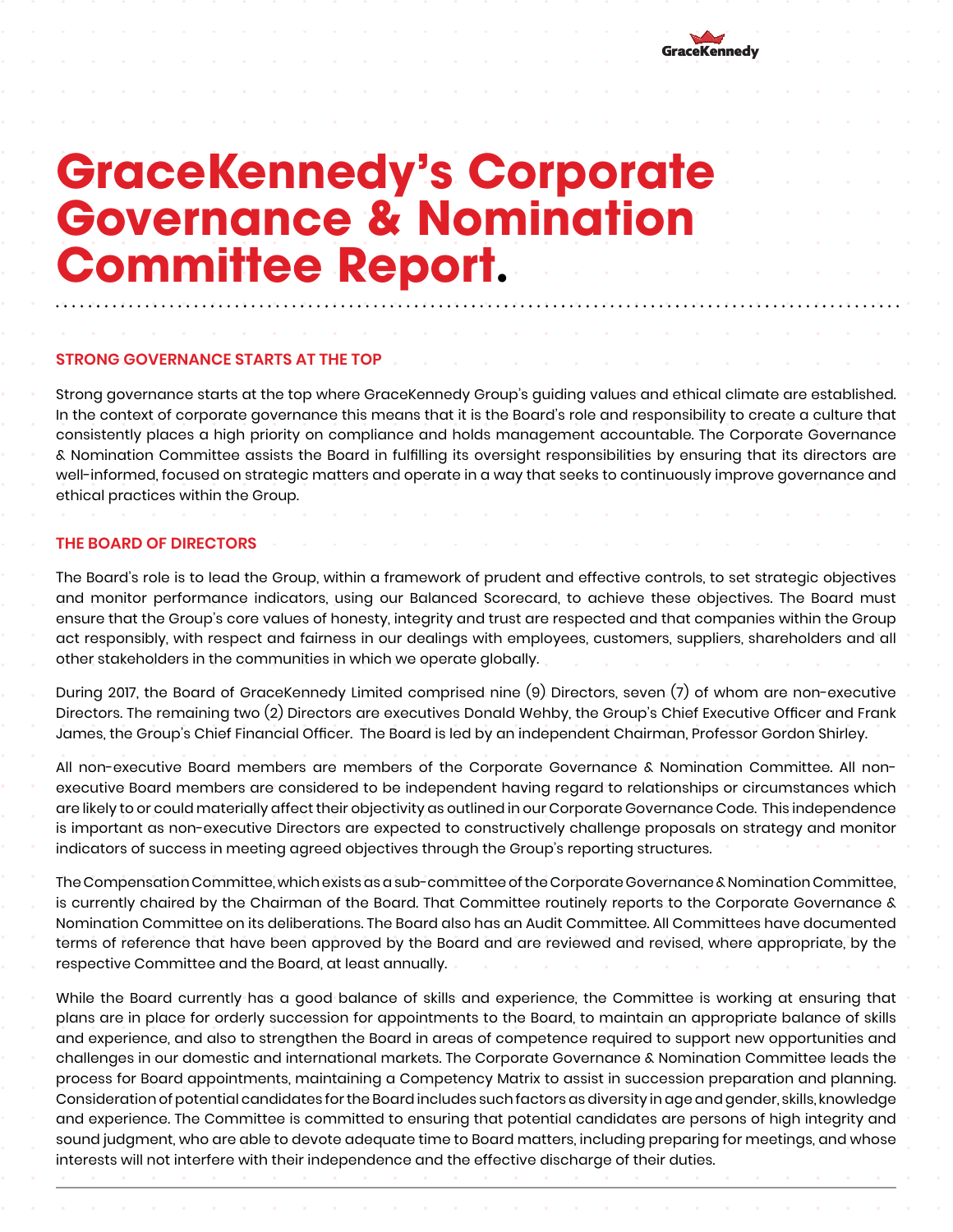

The Committee reviewed the plan presented by the Group CEO for succession in Executive positions, including his own. The Committee also discussed steps to be taken by the Group CEO in order to bring persons into readiness and to ensure the skills and experience needed for success.

## **ETHICS**

The Committee conducted its annual review of Directors' knowledge of and adherence to GraceKennedy's Code of Ethics & Guidelines for Business Conduct. During the year, the Committee also reviewed the disclosure by the Group's Directors of business interests and identified no breaches or circumstances that would have affected the Directors' independent judgement.

The Committee revised and clarified the conflict of interest information required in the Disclosure of Business Interest Form as it pertains to employees and the Application Form for Staff was amended to require disclosure of business interests as a condition of employment.

#### **ATTENDANCE**

Board members are required to attend Board and assigned Board Committee meetings regularly and to prepare for and participate actively in those meetings. Attendance, as illustrated in the table below as well as the participation of Directors at these meetings, continues to demonstrate their high level of commitment to their responsibilities.

| <b>NAMES OF DIRECTORS</b><br>& DATES OF APPOINTMENT<br><b>TO BOARD</b> | <b>EXECUTIVE (E)/</b><br><b>NON-EXECUTIVE</b><br>(NE) | <b>BOARD</b> | <b>CORPORATE</b><br><b>GOVERNANCE</b><br>& NOMINATION<br><b>COMMITTEE</b> | <b>AUDIT</b><br><b>COMMITTEE</b> | <b>COMPENSATION</b> |  |  |  |
|------------------------------------------------------------------------|-------------------------------------------------------|--------------|---------------------------------------------------------------------------|----------------------------------|---------------------|--|--|--|
| <b>Mary Anne Chambers</b><br>26-May-11                                 | <b>NE</b>                                             | 7/7          | 5/5                                                                       | 7/7                              | n/a                 |  |  |  |
| Joseph Esau<br>$30 - Nov - 06$                                         | <b>NE</b>                                             | 7/7          | 5/5                                                                       | n/a                              | n/a                 |  |  |  |
| <b>Frank James</b><br>$27 - Sep-12$                                    | Е                                                     | 7/7          | n/a                                                                       | n/a                              | n/a                 |  |  |  |
| Parris Lyew-Ayee Jnr<br>06-Mar-13                                      | <b>NE</b>                                             | 7/7          | 5/5                                                                       | 7/7                              | n/a                 |  |  |  |
| <b>Everton McDonald</b><br>26-May-11                                   | <b>NE</b>                                             | 7/7          | 5/5                                                                       | 7/7                              | 2/2                 |  |  |  |
| <b>Douglas Orane</b><br>30-May-85                                      | <b>NE</b>                                             | 7/7          | 4/5                                                                       | 7/7                              | 2/2                 |  |  |  |
| <b>Gina Phillipps Black</b><br>08-Feb-12                               | <b>NE</b>                                             | 7/7          | 5/5                                                                       | n/a                              | n/a                 |  |  |  |
| <b>Gordon Shirley</b><br>30-May-96                                     | <b>NE</b>                                             | 6/7<br>n.    | 5/5                                                                       | n/a                              | 2/2                 |  |  |  |
| <b>Donald Wehby</b><br>05-Oct-09                                       | Е                                                     | 7/7          | n/a                                                                       | n/a                              | n/a                 |  |  |  |
|                                                                        |                                                       |              |                                                                           |                                  |                     |  |  |  |

#### **GRACEKENNEDY LIMITED Board and Committee Meeting Attendance**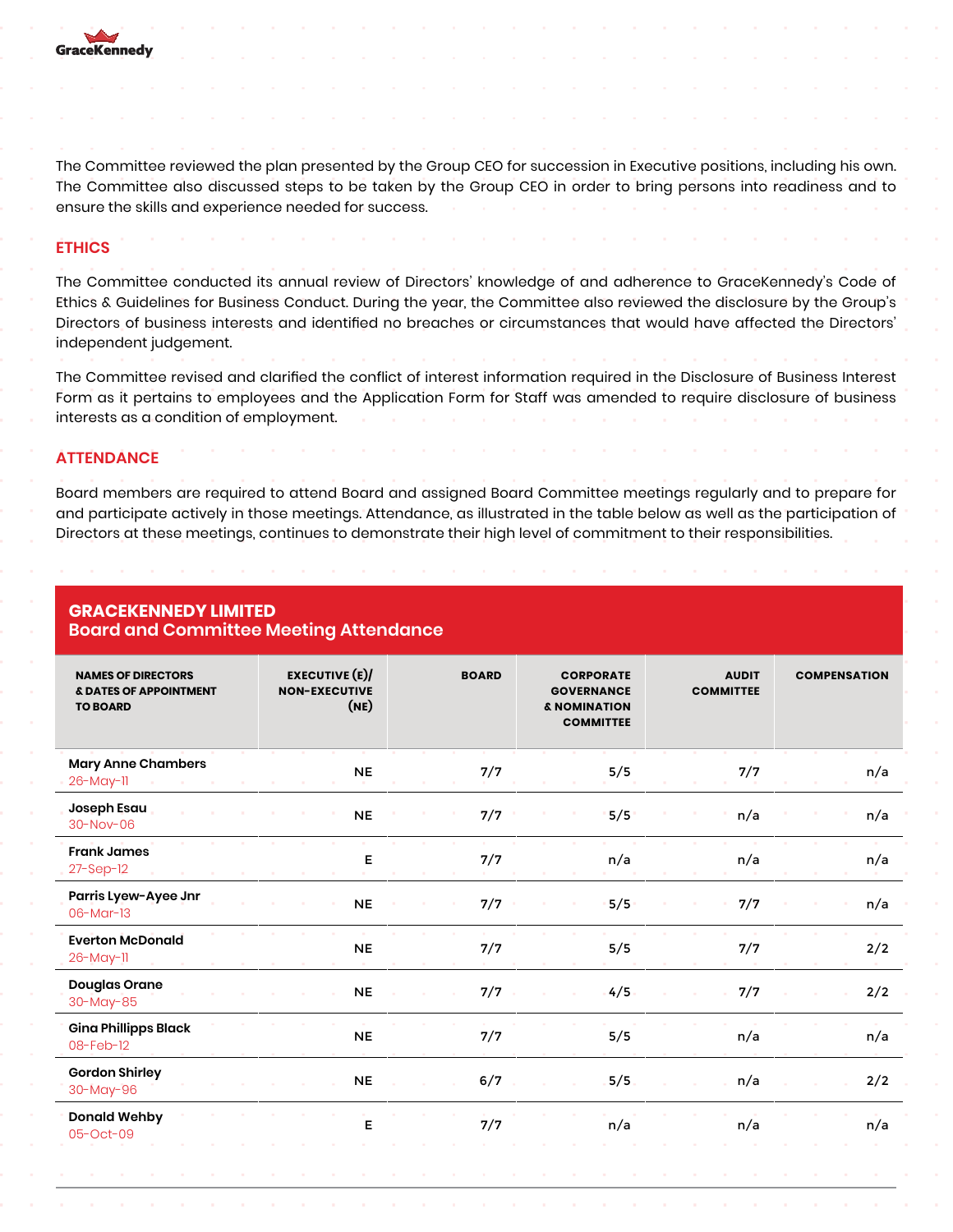

The CGNC also reviewed the attendance, at meetings, of Directors of the main operating subsidiaries in the Group.

#### **EVALUATIONS**

The Group's Corporate Governance Code requires that a "formal and rigorous" performance evaluation of the Board, its Committees and its individual Directors should be undertaken at least once a year. The evaluation is currently conducted by the Business Intelligence Unit of GraceKennedy Limited and is administered electronically using an online survey tool. In 2016 the Committee decided that an external facilitator would be utilised once every four (4) years for the Board evaluation exercise. The annual process involves an evaluation of the performance of the Board, its Committees and individual Directors. The evaluation is based on criteria developed by the Board, initially with the assistance of international experts, and refined from time to time by the Board to take account of changing circumstances in the Company's business, improved measurement tools and other factors such as whether the responder is an executive or non-executive Director. The evaluation also covers the Group's competitive landscape and the attendant risks affecting the industries in which the Company operates, factors that are aimed at enhancing strategic discussions and decision making. The full format conducted in alternate years involves an assessment of the GraceKennedy Board, a self-assessment of the individual members of the Board, and an assessment of peer Board Members. In the other years, there is less emphasis on the peer review.

After the completion of the Board Evaluation Report, the Group Chairman and the Chairman of the CGNC meet with each Director individually to explore and examine any areas raised by the report which may require further discussion. In the case of the interview of the Group Chairman and the Chairman of this Committee, the Chairman of the Audit Committee sat on the interview panel in the place of the Chairman who was being interviewed.

Arising out of these discussions and where necessary, professional development plans are created to address any opportunities for growth and development on the part of a Director and factored in where necessary into the budgeting process to ensure resources, human or financial, are allocated to allow fulfilment of these plans.

During the course of the year, GraceKennedy's General Counsel & Chief Corporate Secretary, Mrs. Gail Moss-Solomon, briefed the Committee's members on the Jamaica Stock Exchange's launch of the Corporate Governance Index, a system developed to benchmark Corporate Governance. Mrs. Moss-Solomon was appointed Secretary of GraceKennedy Limited effective 1 April 2017, following the retirement of Mrs. Karen Chin Quee Akin.

#### **BOARD TRAINING**

Good governance requires Directors to oversee company performance by assessing the right data and to be seized of the relevant information on what lies ahead and how we might prepare for future challenges and opportunities. Our annual Group Directors' Training is an important part of Directors' professional training and attendance is considered important to effective performance by Board members. In 2017 this training covered a range of areas including IFRS standards applicable to the Company, emerging risks and megatrends, risks associated with environmental changes and catastrophe modelling, the use of the balanced scorecard tool to manage risks and a review of compliance trends and GraceKennedy's programme for monitoring compliance. The Grace & Staff Foundation and the GraceKennedy Foundation presented on their work, with testimonials from students and their parents on how the Foundations' programmes have positively impacted their lives.

In addition to the annual Group Directors training, all Subsidiary Board Chairs are encouraged to arrange sector specific training for their respective Boards. Information Technology Security Awareness training remains mandatory for Directors in the Group and is ongoing.

The Board continues to hold a full day Retreat to review and explore with management the Group's strategic plans.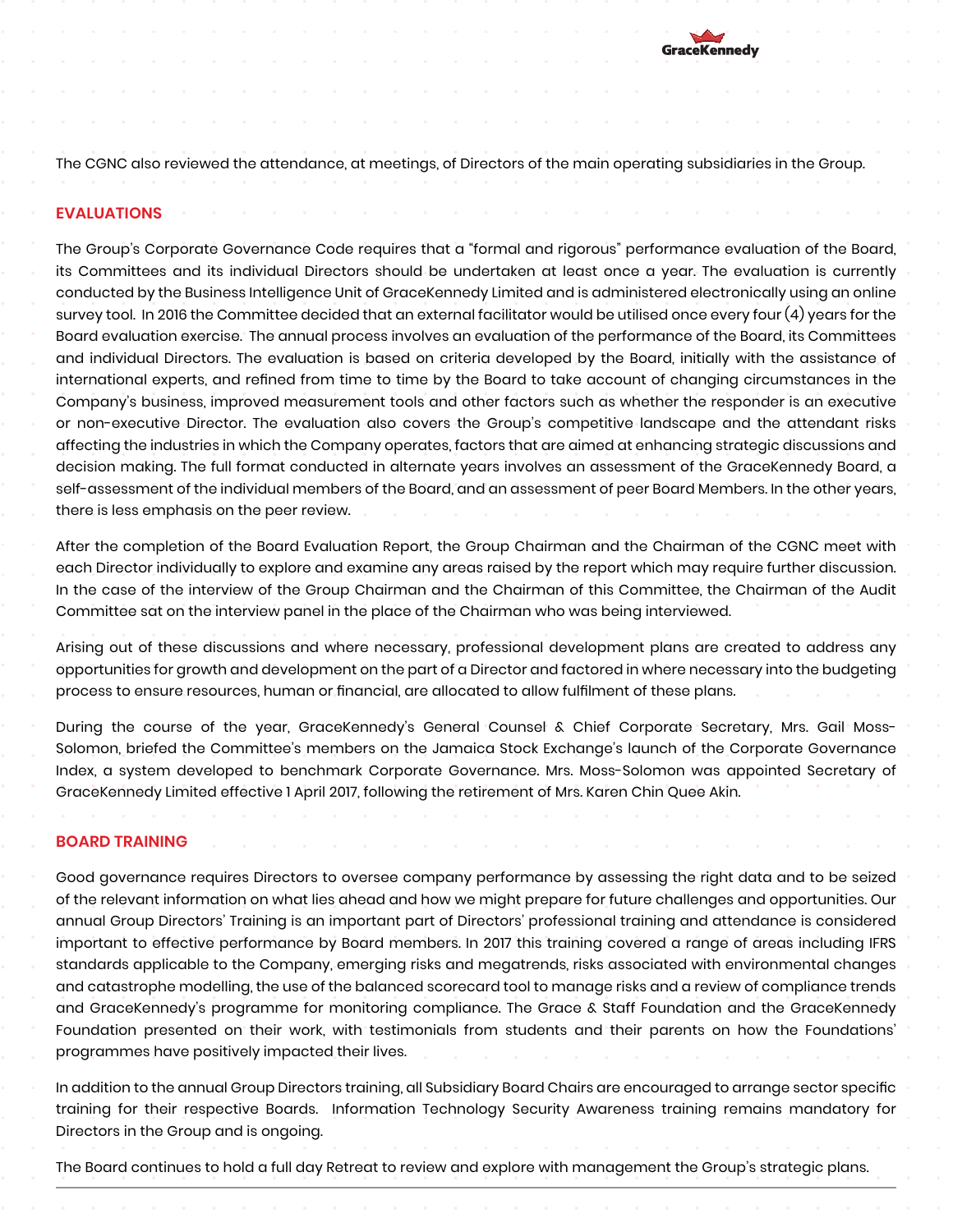

### **OUR CODE: OUR WORD IS OUR BOND**

Our Corporate Governance Code was updated to emphasize our commitment to strong corporate social responsibility (CSR) and sustainability as reflected throughout our internal and external operations, systems and programmes. This includes measures to promote the wellbeing and development of our employees and the communities in which we operate globally and extends to the promotion of responsible behaviour for the protection of the environment. The Group remains committed to providing quality products and services for our customers, clients, consumers and partners who we will treat fairly and with respect. Our word is our bond. Copies of our revised Corporate Governance Code have been submitted to the Stock Exchanges of Jamaica and Trinidad & Tobago, on which the Company is listed.

The current version of the Code is publicly available through the Company's website http://gracekennedy.com under the GK Media Centre tab.

In 2017, GraceKennedy was recognised in a Gleaner-commissioned Bill Johnson poll as a top corporate entity based on the reputation it has for how it treats its employees, and the work done by the Company to create a good image of Jamaica around the world.

## **SHAREHOLDER AND STAKEHOLDER ENGAGEMENT**

At the Annual General Meeting (AGM) held on 31 May 2017, our shareholders and investors were updated on the Company's performance and plans. Participation at our AGM is encouraged and stakeholders do avail themselves of the opportunity to do so. Minutes of the meeting, including the questions asked by stakeholders, are available to shareholders at the subsequent AGM. Shareholders may also submit a request for a copy of the minutes via email to gracekennedy@gkco.com and a copy will be emailed to them or may be collected from the Company's Head Office in Jamaica.

Quarterly Investor briefings to discuss published results take the form of an on-line conference, accessible via a live Internet stream. Questions may be submitted via e-mail before or during the broadcast. These briefings are open to the public. The 2017 AGM and Investor briefings are available on YouTube. The Company also actively provides updates on social media and print platforms. We will continue to look for new and effective ways to meaningfully engage with our shareholders and stakeholders and the communities where we do business.

#### **EXECUTIVES' COMPENSATION**

The Compensation Sub-Committee has responsibility for reviewing and making recommendations in relation to the total compensation of the Group CEO and Senior Executives as well as the overall policy on compensation within the Group, including oversight of major benefit plans and retention strategies. Deliberations over the year included the review of the Group CEO's performance for the prior year and the setting of objectives for the new year; compensation for the senior executives; incentive plans for executives and key incumbents; talent management strategies across the Group; a review of the rules relating to the Company's long term incentive schemes and the Sub-Committee's own Terms of Reference. The Committee is comprised solely of non-executive Directors, members being Professor Gordon Shirley (Chairman), Everton McDonald and Douglas Orane.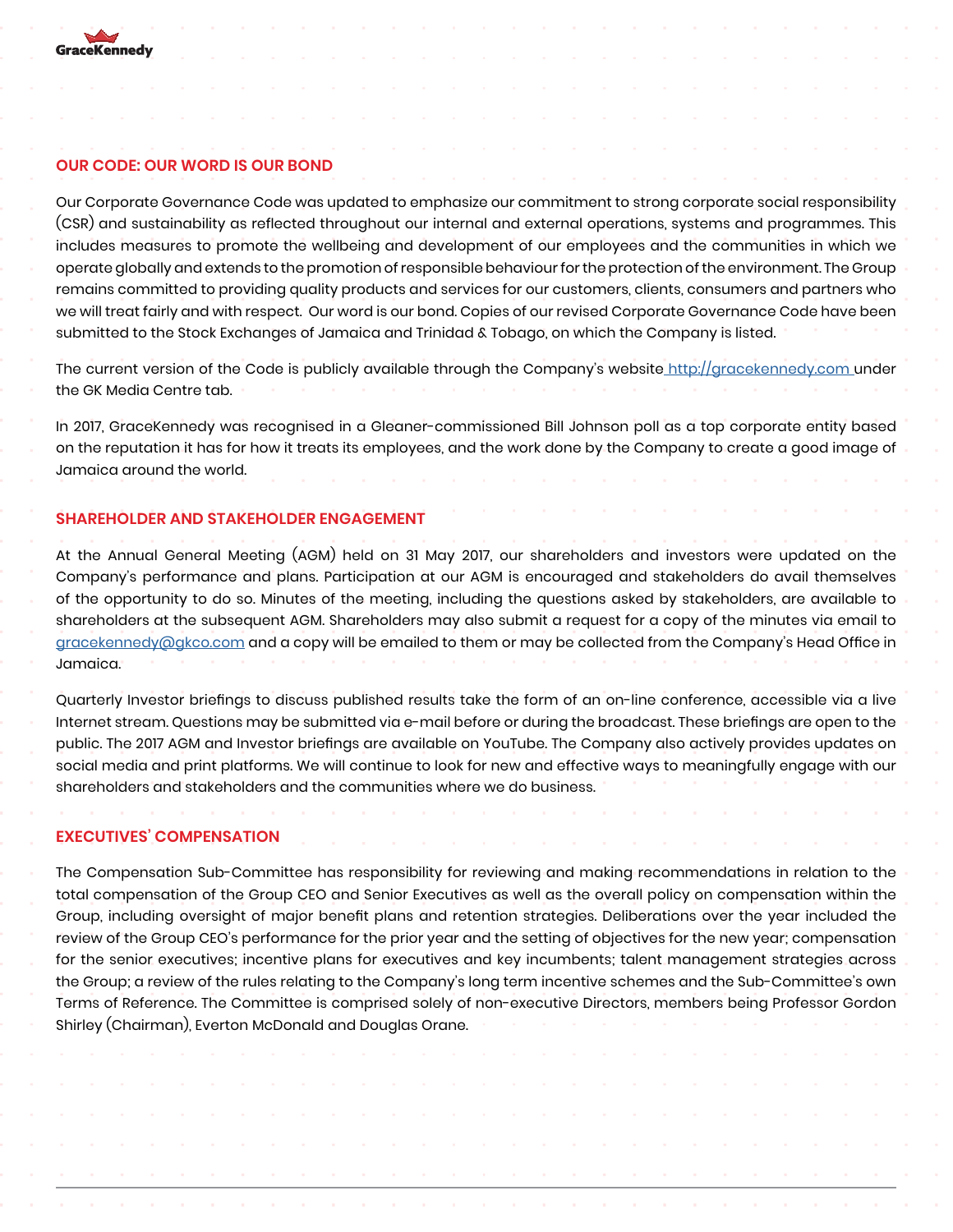#### **DIRECTORS' COMPENSATION**

The table below sets out the compensation paid to non-executive Directors in 2017.

## **BOARD FEES (Payable to Non-Executive Directors only)**

#### **ANNUAL RETAINERS**

| <b>All Directors</b>                                                  |  |  |  |  |  |  |  |  | \$1,694,879 |
|-----------------------------------------------------------------------|--|--|--|--|--|--|--|--|-------------|
| <b>Additional Retainer Board Chair</b>                                |  |  |  |  |  |  |  |  | \$3,110,704 |
| Additional Retainer Corporate Governance & Nomination Committee Chair |  |  |  |  |  |  |  |  | \$394,022   |
| Additional Retainer Audit Committee Chair                             |  |  |  |  |  |  |  |  | \$1,036,901 |
| Additional Retainer Compensation Sub-Committee Chair                  |  |  |  |  |  |  |  |  | \$262,654   |
| <b>ANNUAL RETAINERS</b>                                               |  |  |  |  |  |  |  |  |             |
| <b>Board Meetings</b>                                                 |  |  |  |  |  |  |  |  | <b>None</b> |
| Audit Committee meetings                                              |  |  |  |  |  |  |  |  | \$150,161   |
| Other Committee meetings                                              |  |  |  |  |  |  |  |  | \$50,054    |

Our Corporate Governance Code and that of the Private Sector Organisation of Jamaica, recognise that levels of remuneration of a company's executives and board members should be sufficient to attract, retain and motivate persons of the quality required to support the success of the business. In addition to the fees set out in the table above, each non-executive Director was granted, in respect of the year 2017, an amount of \$847,439 of which the net amount after tax was used exclusively to purchase GraceKennedy shares on the open market. The shares so purchased are subject to a restriction on sale for a period of three (3) years.

Employees who serve on Boards within the Group do not receive additional compensation for service performed in this capacity.

## **GOOD GOVERNANCE IS A PART OF OUR CULTURE**

Adopting sound governance practices has to be a part of the Company's culture. This ultimately creates a framework which supports the Company's commitment to behave ethically and conduct business fairly, while operating as a good corporate citizen.

The Chairman of the Board has continued the practice of convening a meeting of the non-executive Directors immediately following the termination of each Board meeting. This meeting allows non-executive Directors to raise and discuss matters whether arising out of the preceding meeting, or otherwise, in the absence of any member of management.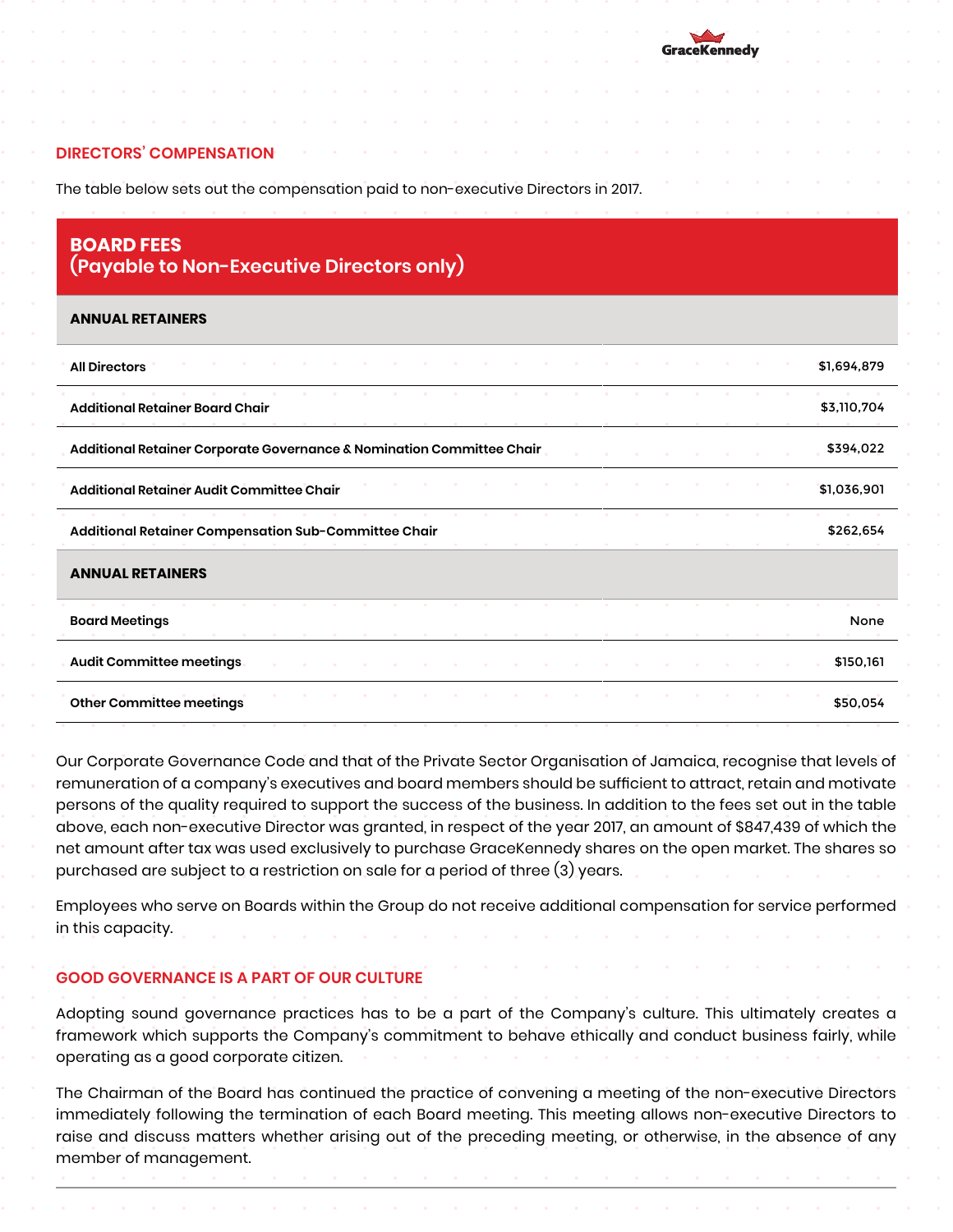

As the governance authority of this Group, the Corporate Governance & Nomination Committee must ensure that ethical objectives are built into the organisation's structure and strategy. These must be more than statements of our good intentions. Shareholders and other stakeholders demand and deserve good and effective governance.

At the Jamaica Stock Exchange's Best Practices Awards Banquet for 2017, GraceKennedy was joint winner of the coveted JSE/PSOJ Best Practices Award for Corporate Governance and we are pleased that our work in the area of governance has been recognised.

Your Board of Directors and Managers are, with the support of our employees, focused on delivering longterm shareholder value and ensuring a positive impact in the communities where we do business. Despite the challenges of 2017, we look forward to executing on our key strategies in an environment of good governance, consistent with our core values of Honesty, Integrity and Trust.

|  |              | <b>Gina Phillipps Black</b> |  |  |  |  | Chair, on behalf of the Corporate Governance & Nomination Committee |  |  |  |  |  |  |  |  |
|--|--------------|-----------------------------|--|--|--|--|---------------------------------------------------------------------|--|--|--|--|--|--|--|--|
|  | 1 March 2018 |                             |  |  |  |  |                                                                     |  |  |  |  |  |  |  |  |
|  |              |                             |  |  |  |  |                                                                     |  |  |  |  |  |  |  |  |
|  |              |                             |  |  |  |  |                                                                     |  |  |  |  |  |  |  |  |
|  |              |                             |  |  |  |  |                                                                     |  |  |  |  |  |  |  |  |
|  |              |                             |  |  |  |  |                                                                     |  |  |  |  |  |  |  |  |
|  |              |                             |  |  |  |  |                                                                     |  |  |  |  |  |  |  |  |
|  |              |                             |  |  |  |  |                                                                     |  |  |  |  |  |  |  |  |
|  |              |                             |  |  |  |  |                                                                     |  |  |  |  |  |  |  |  |
|  |              |                             |  |  |  |  |                                                                     |  |  |  |  |  |  |  |  |
|  |              |                             |  |  |  |  |                                                                     |  |  |  |  |  |  |  |  |
|  |              |                             |  |  |  |  |                                                                     |  |  |  |  |  |  |  |  |
|  |              |                             |  |  |  |  |                                                                     |  |  |  |  |  |  |  |  |
|  |              |                             |  |  |  |  |                                                                     |  |  |  |  |  |  |  |  |
|  |              |                             |  |  |  |  |                                                                     |  |  |  |  |  |  |  |  |
|  |              |                             |  |  |  |  |                                                                     |  |  |  |  |  |  |  |  |
|  |              |                             |  |  |  |  |                                                                     |  |  |  |  |  |  |  |  |
|  |              |                             |  |  |  |  |                                                                     |  |  |  |  |  |  |  |  |
|  |              |                             |  |  |  |  |                                                                     |  |  |  |  |  |  |  |  |
|  |              |                             |  |  |  |  |                                                                     |  |  |  |  |  |  |  |  |
|  |              |                             |  |  |  |  |                                                                     |  |  |  |  |  |  |  |  |
|  |              |                             |  |  |  |  |                                                                     |  |  |  |  |  |  |  |  |
|  |              |                             |  |  |  |  |                                                                     |  |  |  |  |  |  |  |  |
|  |              |                             |  |  |  |  |                                                                     |  |  |  |  |  |  |  |  |
|  |              |                             |  |  |  |  |                                                                     |  |  |  |  |  |  |  |  |
|  |              |                             |  |  |  |  |                                                                     |  |  |  |  |  |  |  |  |